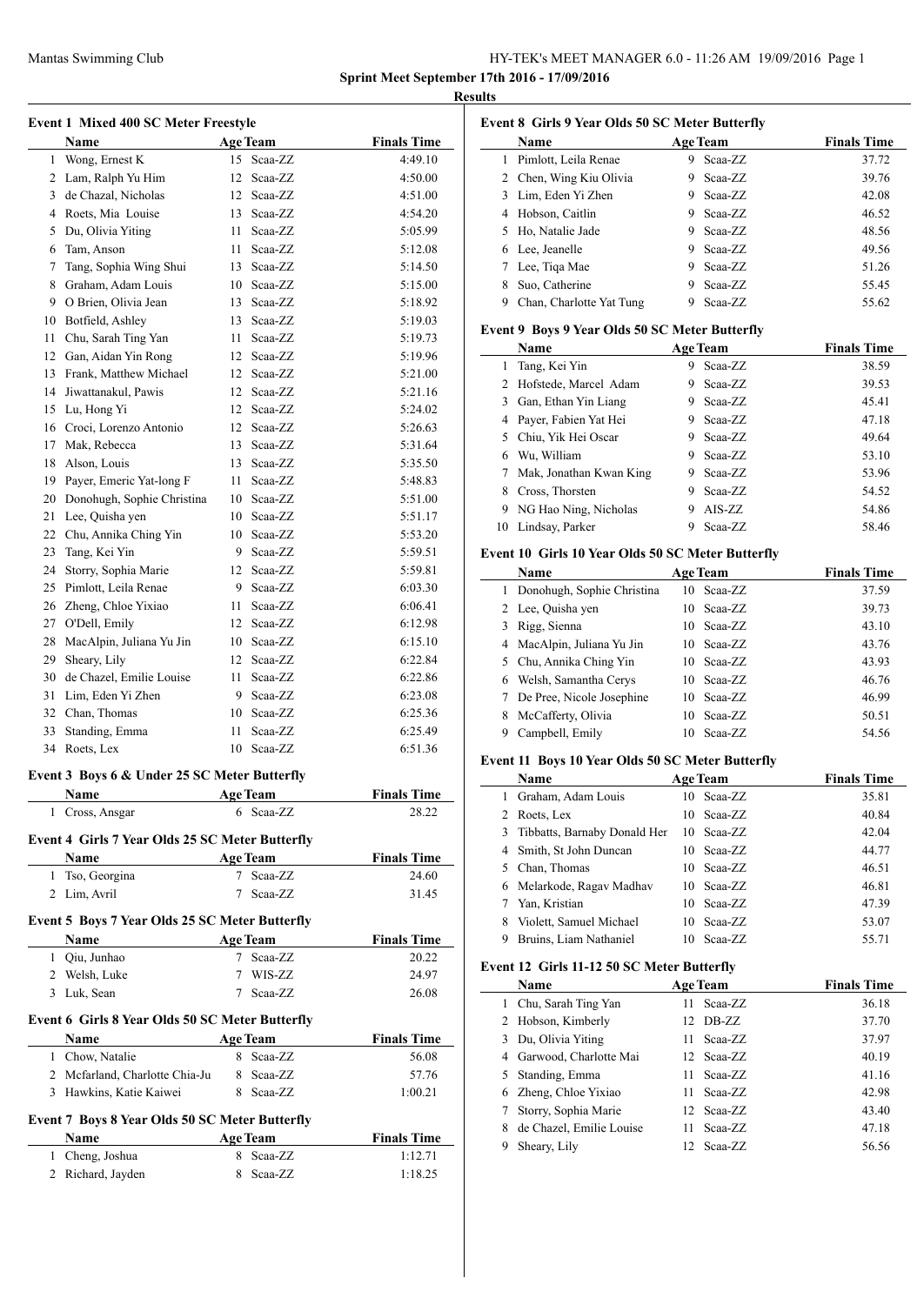### Mantas Swimming Club HY-TEK's MEET MANAGER 6.0 - 11:26 AM 19/09/2016 Page 2 **Sprint Meet September 17th 2016 - 17/09/2016**

**Results**

 $\sim$ 

 $\overline{\phantom{a}}$ 

#### **Event 13 Boys 11-12 50 SC Meter Butterfly**

|    | <b>Name</b>              |     | <b>Age Team</b> | <b>Finals Time</b> |
|----|--------------------------|-----|-----------------|--------------------|
|    | 1 Lam, Ralph Yu Him      |     | 12 Scaa-ZZ      | 32.70              |
| 2  | Tam, Anson               | 11. | Scaa-ZZ         | 34.28              |
| 3  | de Chazal, Nicholas      |     | 12 Scaa-ZZ      | 34.82              |
| 4  | Croci, Lorenzo Antonio   |     | 12 Scaa-ZZ      | 34.84              |
| 5  | Gan, Aidan Yin Rong      |     | 12 Scaa-ZZ      | 35.84              |
| 6  | Frank, Matthew Michael   |     | 12 Scaa-ZZ      | 37.38              |
|    | Lu, Hong Yi              |     | 12 Scaa-ZZ      | 37.65              |
| 8  | Jiwattanakul, Pawis      |     | 12 Scaa-ZZ      | 39.23              |
| 9  | Payer, Emeric Yat-long F | 11  | Scaa-ZZ         | 39.82              |
| 10 | Ma, Andre Ka Him         | 11- | Scaa-ZZ         | 41.12              |
| 11 | Tai, Ethan               | 11. | Scaa-ZZ         | 44.50              |
| 12 | Mak, Matthew             |     | 12 Scaa-ZZ      | 46.42              |
| 13 | Cross, Blake             | 9   | Scaa-ZZ         | 51.81              |
|    |                          |     |                 |                    |

# **Event 14 Mixed 13 & Over 100 SC Meter Butterfly**

|    | <b>Name</b>            |     | <b>Age Team</b> | <b>Finals Time</b> |
|----|------------------------|-----|-----------------|--------------------|
|    | Roets, Mia Louise      |     | 13 Scaa-ZZ      | 1:13.12            |
|    | 2 Lam, Ralph Yu Him    |     | 12 Scaa-ZZ      | 1:14.41            |
| 3  | Chu, Sarah Ting Yan    | 11  | Scaa-ZZ         | 1:16.92            |
|    | 4 de Chazal, Nicholas  |     | $12$ Scaa-ZZ    | 1:18.32            |
| 5. | Tam, Anson             | 11  | Scaa-ZZ         | 1:21.10            |
|    | 6 O Brien, Olivia Jean | 13. | Scaa-ZZ         | 1:24.24            |
|    | Du, Olivia Yiting      | 11  | Scaa-ZZ         | 1:24.66            |
| 8  | Frank, Matthew Michael |     | $12$ Scaa-ZZ    | 1:28.94            |
| 9  | Mak, Rebecca           | 13  | Scaa-ZZ         | 1:29.03            |
| 10 | O'Dell, Emily          |     | $12$ Scaa-ZZ    | 1:31.69            |

#### **Event 15 Girls 6 & Under 25 SC Meter Backstroke**

| <b>Name</b>            | <b>Age Team</b> | <b>Finals Time</b> |
|------------------------|-----------------|--------------------|
| 1 Chan, Sheung Oi      | 5 WIS-ZZ        | 35.43              |
| 2 Capelvenere, Jasmine | 5 WIS-ZZ        | 38.91              |
| 3 Mcfarland, Annika    | 6 WIS-ZZ        | 44.45              |
| 4 Fung, Ching Yau      | 5 WIS-ZZ        | 50.05              |

#### **Event 16 Boys 6 & Under 25 SC Meter Backstroke**

| <b>Name</b>       | Age Team  | <b>Finals Time</b> |
|-------------------|-----------|--------------------|
| 1 Cross, Ansgar   | 6 Scaa-ZZ | 26.91              |
| 2 Tibbatts, Monty | 6 WIS-ZZ  | 29.50              |
| 3 Yen, Dylan      | 6 WIS-ZZ  | 32.28              |

#### **Event 17 Girls 7 Year Olds 25 SC Meter Backstroke**

| <b>Name</b>              | <b>Age Team</b> | <b>Finals Time</b> |
|--------------------------|-----------------|--------------------|
| 1 Capelvenere, Christina | Scaa-ZZ         | 25.84              |
| 2 Tso, Georgina          | Scaa-ZZ         | 26.97              |
| 3 Chow, Audrey           | Scaa-ZZ         | 27.37              |
| 4 Lim, Avril             | Scaa-ZZ         | 29.07              |

#### **Event 18 Boys 7 Year Olds 25 SC Meter Backstroke**

| <b>Name</b>        | <b>Age Team</b> | <b>Finals Time</b> |
|--------------------|-----------------|--------------------|
| 1 Oiu, Junhao      | Scaa-ZZ         | 22.69              |
| 2 Welsh, Luke      | WIS-ZZ          | 23.16              |
| 3 Luk, Sean        | Scaa-ZZ         | 27.70              |
| 4 Su, Julian       | WIS-ZZ          | 31.22              |
| Puri, Shayan<br>5. | WIS-ZZ          | 31.32              |

#### **Event 19 Girls 8 Year Olds 50 SC Meter Backstroke**

| <b>Name</b>                    | <b>Age Team</b> | <b>Finals Time</b> |
|--------------------------------|-----------------|--------------------|
| 1 Mcfarland, Charlotte Chia-Ju | 8 Scaa-ZZ       | 53.11              |
| 2 Hawkins, Katie Kaiwei        | 8 Scaa-ZZ       | 53.97              |
| 3 Tsang, Naomi                 | 8 WIS-ZZ        | 1:00.56            |
| Mak, Isabelle                  | WIS-ZZ          | 1:12.76            |

# **Event 20 Boys 8 Year Olds 50 SC Meter Backstroke Name Age Team Finals Time** 1 Tibbatts, Jasper 8 Scaa-ZZ 51.11<br>2 O'Malley, Oliver 8 WIS-ZZ 52.77 2 O'Malley, Oliver 8 WIS-ZZ 52.77 3 Richard, Jayden 8 Scaa-ZZ 56.01 4 Mellor, Samuel 8 WIS-ZZ 56.59

Cheng, Joshua 8 Scaa-ZZ 1:02.84

#### **Event 21 Girls 9 Year Olds 50 SC Meter Backstroke**

|    | Name                     |    | <b>Age Team</b> | <b>Finals Time</b> |
|----|--------------------------|----|-----------------|--------------------|
| 1  | Pimlott, Leila Renae     | 9. | Scaa-ZZ         | 39.86              |
| 2  | Chen, Wing Kiu Olivia    | 9  | Scaa-ZZ         | 45.11              |
| 3  | Chan, Charlotte Yat Tung | 9  | Scaa-ZZ         | 45.50              |
| 4  | Lim, Eden Yi Zhen        | 9  | Scaa-ZZ         | 47.10              |
|    | 5 Lee, Jeanelle          | 9  | Scaa-ZZ         | 48.90              |
| 6  | Lee, Tiga Mae            | 9  | Scaa-ZZ         | 49.47              |
| 7  | Hobson, Caitlin          | 9  | Scaa-ZZ         | 49.93              |
| 8  | Payne, Madeline Claire   | 9  | Scaa-ZZ         | 53.92              |
| 9  | Ho, Natalie Jade         | 9  | Scaa-ZZ         | 54.48              |
| 10 | Suo, Catherine           | 9  | Scaa-ZZ         | 55.26              |

#### **Event 22 Boys 9 Year Olds 50 SC Meter Backstroke**

|    | Name                    |   | <b>Age Team</b> | <b>Finals Time</b> |
|----|-------------------------|---|-----------------|--------------------|
| 1  | Tang, Kei Yin           | 9 | Scaa-ZZ         | 40.73              |
|    | 2 Hofstede, Marcel Adam | 9 | Scaa-ZZ         | 43.76              |
| 3  | Payer, Fabien Yat Hei   | 9 | Scaa-ZZ         | 46.44              |
| 4  | Gan, Ethan Yin Liang    | 9 | Scaa-ZZ         | 46.96              |
| 5  | Wu, William             | 9 | Scaa-ZZ         | 49.64              |
| 6  | Cross, Thorsten         | 9 | Scaa-ZZ         | 50.38              |
|    | Chiu, Yik Hei Oscar     | 9 | Scaa-ZZ         | 50.97              |
| 8  | Mak, Jonathan Kwan King | 9 | Scaa-ZZ         | 51.50              |
| 9  | NG Hao Ning, Nicholas   | 9 | AIS-ZZ          | 52.01              |
| 10 | Lindsay, Parker         | 9 | Scaa-ZZ         | 56.00              |
| 11 | Reef, Luca              | 9 | AIS-ZZ          | 58.01              |

#### **Event 23 Girls 10 Year Olds 50 SC Meter Backstroke**

|    | Name                       | <b>Age Team</b> | <b>Finals Time</b> |
|----|----------------------------|-----------------|--------------------|
| 1  | Donohugh, Sophie Christina | Scaa-ZZ<br>10   | 38.50              |
|    | 2 Lee, Quisha yen          | Scaa-ZZ<br>10   | 41.51              |
| 3  | De Pree, Nicole Josephine  | 10 Scaa-ZZ      | 42.96              |
| 4  | Chu, Annika Ching Yin      | 10 Scaa-ZZ      | 42.98              |
| 5. | MacAlpin, Juliana Yu Jin   | 10 Scaa-ZZ      | 43.85              |
| 6  | Welsh, Samantha Cerys      | 10 Scaa-ZZ      | 46.94              |
|    | McCafferty, Olivia         | Scaa-ZZ<br>10   | 47.89              |
|    | Rigg, Sienna               | Scaa-ZZ<br>10   | 50.51              |

#### **Event 24 Boys 10 Year Olds 50 SC Meter Backstroke**

|    | Name                           |    | <b>Age Team</b> | <b>Finals Time</b> |
|----|--------------------------------|----|-----------------|--------------------|
|    | Graham, Adam Louis             |    | $10$ Scaa-ZZ    | 36.16              |
|    | 2 Tibbatts, Barnaby Donald Her |    | $10$ Scaa-ZZ    | 42.34              |
| 3  | Smith, St John Duncan          |    | $10$ Scaa-ZZ    | 44.97              |
| 4  | Yan, Kristian                  |    | $10$ Scaa-ZZ    | 45.20              |
| 5. | Roets, Lex                     |    | $10$ Scaa-ZZ    | 45.57              |
| 6  | Melarkode, Ragav Madhav        |    | $10$ Scaa-ZZ    | 46.21              |
|    | Chan, Thomas                   |    | $10$ Scaa-ZZ    | 46.61              |
| 8  | Adams, Jonothan Cam            |    | 10 Scaa-ZZ      | 49.18              |
| 9  | Violett, Samuel Michael        |    | $10$ Scaa-ZZ    | 51.33              |
| 10 | Bruins, Liam Nathaniel         | 10 | Scaa-ZZ         | 51.77              |

#### **Event 25 Girls 11-12 50 SC Meter Backstroke**

| <b>Name</b>           | <b>Age Team</b> | <b>Finals Time</b> |
|-----------------------|-----------------|--------------------|
| 1 Du, Olivia Yiting   | 11 Scaa-ZZ      | 37.11              |
| 2 Chu, Sarah Ting Yan | 11 Scaa-ZZ      | 37.27              |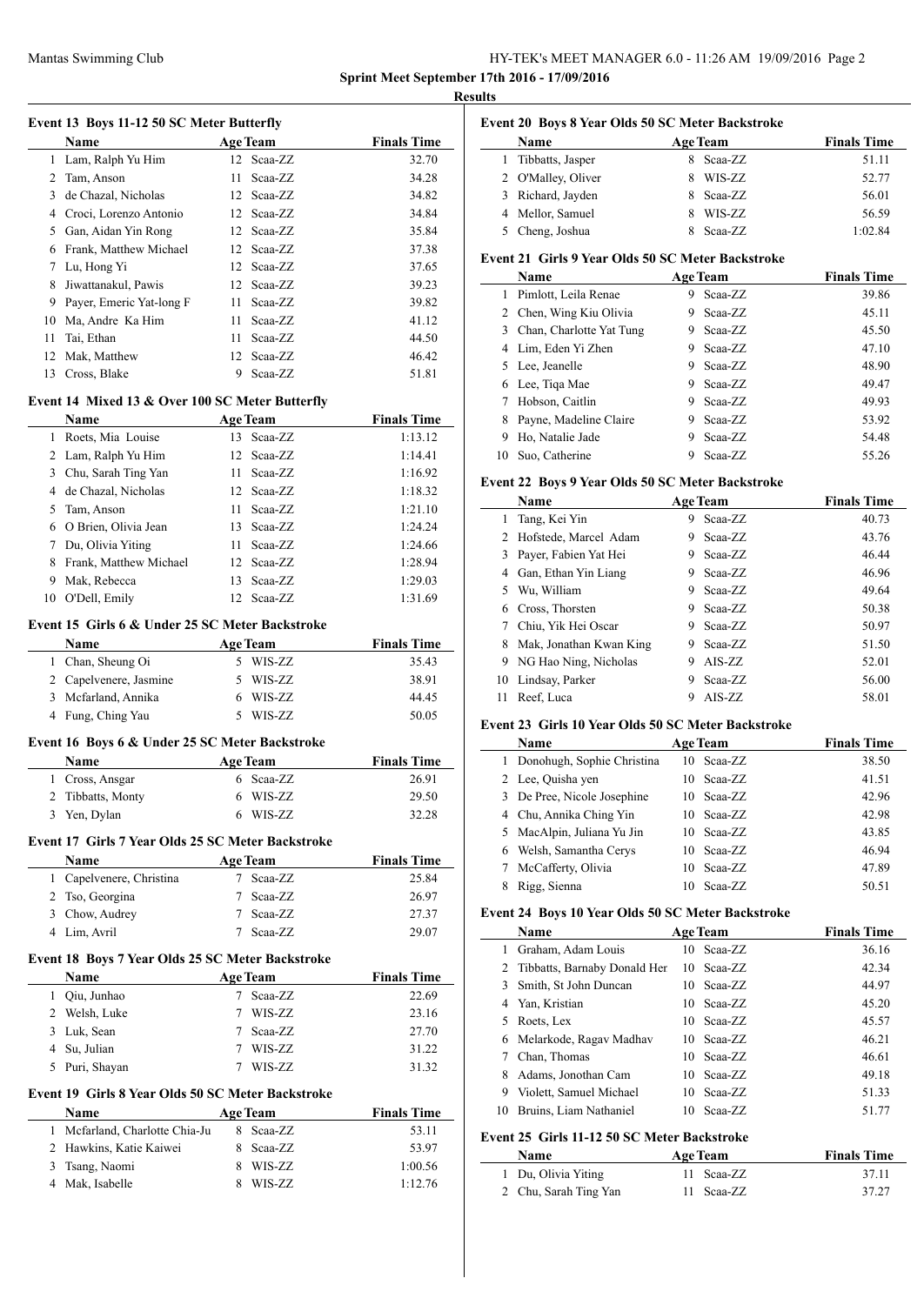# Mantas Swimming Club HY-TEK's MEET MANAGER 6.0 - 11:26 AM 19/09/2016 Page 3 **Sprint Meet September 17th 2016 - 17/09/2016**

**Results**

 $\overline{\phantom{0}}$ 

 $\overline{\phantom{a}}$ 

| (Event 25 Girls 11-12 50 SC Meter Backstroke) |
|-----------------------------------------------|
|-----------------------------------------------|

|    | <b>Name</b>              | <b>Age Team</b>   | <b>Finals Time</b> |
|----|--------------------------|-------------------|--------------------|
|    | 3 Garwood, Charlotte Mai | 12 Scaa-ZZ        | 37.78              |
|    | 4 Zheng, Chloe Yixiao    | Scaa-ZZ<br>11.    | 40.74              |
|    | 5 Storry, Sophia Marie   | 12 Scaa-ZZ        | 40.86              |
| 6. | O'Dell, Emily            | 12 Scaa-ZZ        | 41.13              |
|    | 7 Hobson, Kimberly       | 12 DB-ZZ          | 42.11              |
| 8  | de Chazel, Emilie Louise | Scaa-ZZ<br>11.    | 43.92              |
| 9  | Standing, Emma           | Scaa-ZZ<br>11     | 45.43              |
| 10 | Sheary, Lily             | Scaa-ZZ<br>$12 -$ | 49.65              |

#### **Event 26 Boys 11-12 50 SC Meter Backstroke**

|                | <b>Name</b>              |    | <b>Age Team</b> | <b>Finals Time</b> |
|----------------|--------------------------|----|-----------------|--------------------|
| 1              | Lam, Ralph Yu Him        |    | 12 Scaa-ZZ      | 35.67              |
| $\mathfrak{D}$ | de Chazal, Nicholas      |    | $12$ Scaa-ZZ    | 35.76              |
| 3              | Gan, Aidan Yin Rong      |    | $12$ Scaa-ZZ    | 36.80              |
| 4              | Croci, Lorenzo Antonio   |    | $12$ Scaa-ZZ    | 36.88              |
| 5              | Jiwattanakul, Pawis      |    | $12$ Scaa-ZZ    | 36.97              |
| 6              | Tam, Anson               | 11 | Scaa-ZZ         | 38.33              |
| 7              | Payer, Emeric Yat-long F | 11 | Scaa-ZZ         | 39.51              |
| 8              | Ma, Andre Ka Him         | 11 | Scaa-ZZ         | 39.99              |
| 9              | Frank, Matthew Michael   |    | 12 Scaa-ZZ      | 40.22              |
| 10             | Tai, Ethan               | 11 | Scaa-ZZ         | 41.70              |
| 11             | Mak, Matthew             |    | 12 Scaa-ZZ      | 42.66              |
| 12             | Lu, Hong Yi              |    | 12 Scaa-ZZ      | 43.08              |
| 13             | Cross, Blake             | 9  | Scaa-ZZ         | 52.09              |

# **Event 27 Mixed 13 & Over 100 SC Meter Backstroke**

|    | <b>Name</b>              | <b>Age Team</b> | <b>Finals Time</b> |
|----|--------------------------|-----------------|--------------------|
| 1  | Roets, Mia Louise        | 13 Scaa-ZZ      | 1:14.75            |
| 2  | Lam, Ralph Yu Him        | 12 Scaa-ZZ      | 1:16.77            |
| 3  | de Chazal, Nicholas      | 12 Scaa-ZZ      | 1:17.81            |
| 4  | Du, Olivia Yiting        | Scaa-ZZ<br>11   | 1:19.14            |
| 5  | Chu, Sarah Ting Yan      | Scaa-ZZ<br>11.  | 1:19.16            |
| 6  | Tam, Anson               | 11<br>Scaa-ZZ   | 1:21.81            |
| 7  | Mak, Rebecca             | Scaa-ZZ<br>13   | 1:21.82            |
| 8  | Botfield, Ashley         | Scaa-ZZ<br>13   | 1:22.58            |
| 9  | Tang, Sophia Wing Shui   | 13 Scaa-ZZ      | 1:24.18            |
| 10 | O Brien, Olivia Jean     | 13 Scaa-ZZ      | 1:24.33            |
| 11 | Jiwattanakul, Pawis      | 12 Scaa-ZZ      | 1:25.78            |
| 12 | Frank, Matthew Michael   | 12 Scaa-ZZ      | 1:27.42            |
| 13 | O'Dell, Emily            | 12 Scaa-ZZ      | 1:29.99            |
| 14 | MacAlpin, Juliana Yu Jin | 10<br>Scaa-ZZ   | 1:30.11            |

#### **Event 28 Girls 6 & Under 25 SC Meter Breaststroke**

| <b>Name</b>         | <b>Age Team</b> | <b>Finals Time</b> |
|---------------------|-----------------|--------------------|
| 1 Chan, Sheung Oi   | 5 WIS-ZZ        | 41.22              |
| 2 Mcfarland, Annika | 6 WIS-ZZ        | 42.28              |
| 3 Fung, Ching Yau   | 5 WIS-ZZ        | 56.70              |

# **Event 29 Boys 6 & Under 25 SC Meter Breaststroke**

| <b>Name</b>       | <b>Age Team</b> | <b>Finals Time</b> |
|-------------------|-----------------|--------------------|
| 1 Chappel, Oliver | 6 WIS-ZZ        | 31.86              |
| 2 Cross, Ansgar   | 6 Scaa-ZZ       | 31.92              |

#### **Event 30 Girls 7 Year Olds 25 SC Meter Breaststroke**

| <b>Name</b>              | <b>Age Team</b> | <b>Finals Time</b> |
|--------------------------|-----------------|--------------------|
| 1 Tso, Georgina          | Scaa-ZZ         | 27.10              |
| 2 Chow, Audrey           | Scaa-ZZ         | 29.39              |
| 3 Lusher, Lauren         | WIS-ZZ          | 29.63              |
| 4 Lim, Avril             | 7 Scaa-ZZ       | 32.16              |
| 5 Capelvenere, Christina | Scaa-ZZ         | 32.30              |

#### **Event 31 Boys 7 Year Olds 25 SC Meter Breaststroke Name Age Team Finals Time**

| 1 Oiu, Junhao  | Scaa-ZZ       | 24.56 |
|----------------|---------------|-------|
| 2 Luk, Sean    | Scaa-ZZ       | 30.16 |
| 3 Welsh, Luke  | <b>WIS-ZZ</b> | 31.49 |
| 4 Puri, Shayan | WIS-ZZ        | 32.21 |
| 5 Su, Julian   | WIS-ZZ        | 36.43 |

#### **Event 32 Girls 8 Year Olds 50 SC Meter Breaststroke**

| <b>Name</b>                    |    | <b>Age Team</b> | <b>Finals Time</b> |
|--------------------------------|----|-----------------|--------------------|
| 1 Chow, Natalie                | 8. | Scaa-ZZ         | 59.63              |
| 2 Hawkins, Katie Kaiwei        |    | 8 Scaa-ZZ       | 1:02.46            |
| 3 Mcfarland, Charlotte Chia-Ju |    | 8 Scaa-ZZ       | 1:03.22            |
| 4 Tsang, Naomi                 | 8  | WIS-ZZ          | 1:09.31            |
| 5 Mak, Isabelle                |    | WIS-ZZ          | 1:29.21            |

### **Event 33 Boys 8 Year Olds 50 SC Meter Breaststroke**

|    | Name               |   | <b>Age Team</b> | <b>Finals Time</b> |
|----|--------------------|---|-----------------|--------------------|
| 1. | Cheng, Joshua      |   | Scaa-ZZ         | 59.58              |
|    | 2 Richard, Jayden  | 8 | Scaa-ZZ         | 1:02.22            |
|    | 3 O'Malley, Oliver | 8 | WIS-ZZ          | 1:02.88            |
|    | 4 Mellor, Samuel   | 8 | WIS-ZZ          | 1:03.12            |
|    | 5 Wong, Cyprus     | 8 | WIS-ZZ          | 1:05.96            |
|    | Tibbatts, Jasper   |   | Scaa-ZZ         | 1:12.76            |

# **Event 34 Girls 9 Year Olds 50 SC Meter Breaststroke**

|   | Name                     | <b>Age Team</b> | <b>Finals Time</b> |
|---|--------------------------|-----------------|--------------------|
|   | Pimlott, Leila Renae     | Scaa-ZZ<br>9    | 46.68              |
|   | 2 Chen, Wing Kiu Olivia  | Scaa-ZZ<br>9    | 47.09              |
|   | 3 Lim, Eden Yi Zhen      | Scaa-ZZ<br>9    | 50.50              |
| 4 | Ho, Natalie Jade         | Scaa-ZZ<br>9    | 53.08              |
| 5 | Suo, Catherine           | Scaa-ZZ<br>9    | 55.67              |
|   | 6 Lee, Tiga Mae          | Scaa-ZZ<br>9    | 56.50              |
|   | Lee, Jeanelle            | Scaa-ZZ<br>9    | 58.35              |
| 8 | Payne, Madeline Claire   | Scaa-ZZ<br>9    | 59.08              |
| 9 | Chan, Charlotte Yat Tung | Scaa-ZZ<br>9    | 1:00.03            |

#### **Event 35 Boys 9 Year Olds 50 SC Meter Breaststroke**

|    | Name                    | <b>Age Team</b> | <b>Finals Time</b> |
|----|-------------------------|-----------------|--------------------|
| 1  | Tang, Kei Yin           | Scaa-ZZ<br>9    | 44.02              |
| 2  | Gan, Ethan Yin Liang    | Scaa-ZZ<br>9    | 53.26              |
| 3  | Payer, Fabien Yat Hei   | Scaa-ZZ<br>9    | 53.36              |
| 4  | Chiu, Yik Hei Oscar     | Scaa-ZZ<br>9    | 53.89              |
| 5  | Mak, Jonathan Kwan King | Scaa-ZZ<br>9    | 56.12              |
| 6  | Hofstede, Marcel Adam   | Scaa-ZZ<br>9.   | 56.46              |
| 7  | Wu, William             | Scaa-ZZ<br>9    | 1:00.11            |
| 8  | NG Hao Ning, Nicholas   | $AIS-ZZ$<br>9   | 1:00.36            |
| 9  | Reef, Luca              | $AIS-ZZ$<br>9   | 1:00.38            |
| 10 | Cross, Thorsten         | Scaa-ZZ<br>9    | 1:06.96            |
| 11 | Lindsay, Parker         | Scaa-ZZ<br>9    | 1:06.99            |

#### **Event 36 Girls 10 Year Olds 50 SC Meter Breaststroke**

|   | Name                         | <b>Age Team</b> | <b>Finals Time</b> |
|---|------------------------------|-----------------|--------------------|
|   | Lee, Quisha yen              | Scaa-ZZ<br>10   | 43.66              |
|   | 2 Chu, Annika Ching Yin      | Scaa-ZZ<br>10   | 46.47              |
|   | 3 Donohugh, Sophie Christina | Scaa-ZZ<br>10   | 48.26              |
| 4 | De Pree, Nicole Josephine    | Scaa-ZZ<br>10   | 49.89              |
|   | 5 MacAlpin, Juliana Yu Jin   | Scaa-ZZ<br>10   | 49.96              |
| 6 | Welsh, Samantha Cerys        | Scaa-ZZ<br>10   | 53.60              |
|   | Rigg, Sienna                 | Scaa-ZZ<br>10   | 53.69              |
| 8 | McCafferty, Olivia           | Scaa-ZZ<br>10   | 54.79              |
| 9 | Campbell, Emily              | Scaa-ZZ<br>10   | 59.75              |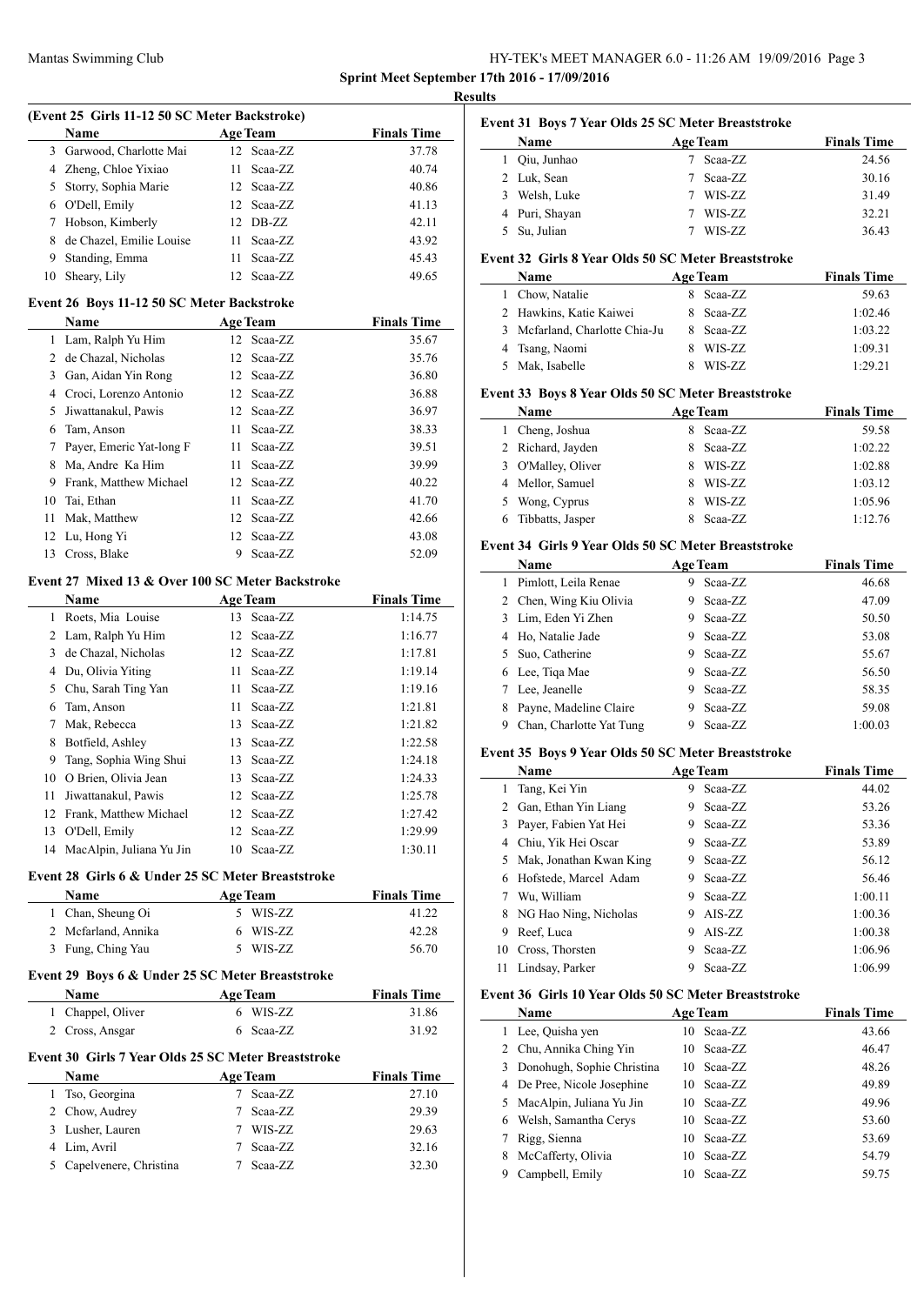# Mantas Swimming Club HY-TEK's MEET MANAGER 6.0 - 11:26 AM 19/09/2016 Page 4

**Event 41 Girls 6 & Under 25 SC Meter Freestyle**

**Sprint Meet September 17th 2016 - 17/09/2016 Results**

|    | Event 37 Boys 10 Year Olds 50 SC Meter Breaststroke<br>Name |      | <b>Age Team</b>            | <b>Finals Time</b>            |
|----|-------------------------------------------------------------|------|----------------------------|-------------------------------|
| 1  | Graham, Adam Louis                                          | 10   | Scaa-ZZ                    | 44.14                         |
|    | 2 Chan, Thomas                                              | 10   | Scaa-ZZ                    | 45.83                         |
| 3  | Tibbatts, Barnaby Donald Her                                |      | 10 Scaa-ZZ                 | 48.06                         |
|    | 4 Yan, Kristian                                             |      | 10 Scaa-ZZ                 | 49.28                         |
| 5  | Melarkode, Ragav Madhav                                     |      | 10 Scaa-ZZ                 | 50.16                         |
| 6  | Roets, Lex                                                  |      | 10 Scaa-ZZ                 | 52.96                         |
| 7  | Adams, Jonothan Cam                                         |      | 10 Scaa-ZZ                 | 55.92                         |
| 8  | Bruins, Liam Nathaniel                                      |      | 10 Scaa-ZZ                 | 56.48                         |
| 9  | Smith, St John Duncan                                       | 10   | Scaa-ZZ                    | 57.73                         |
| 10 | Violett, Samuel Michael                                     | 10   | Scaa-ZZ                    | 1:00.79                       |
|    |                                                             |      |                            |                               |
|    | Event 38 Girls 11-12 50 SC Meter Breaststroke               |      |                            |                               |
| 1  | Name<br>O'Dell, Emily                                       | 12   | <b>Age Team</b><br>Scaa-ZZ | <b>Finals Time</b><br>40.96   |
| 2  | Du, Olivia Yiting                                           | 11   | Scaa-ZZ                    | 42.46                         |
|    |                                                             |      |                            |                               |
| 3  | Garwood, Charlotte Mai                                      | 12   | Scaa-ZZ                    | 42.95                         |
|    | 4 Chu, Sarah Ting Yan                                       | 11 - | Scaa-ZZ                    | 44.19                         |
| 5  | Zheng, Chloe Yixiao                                         | 11 - | Scaa-ZZ                    | 45.80                         |
| 6  | Hobson, Kimberly                                            |      | 12 DB-ZZ                   | 47.60                         |
| 7  | Storry, Sophia Marie                                        |      | 12 Scaa-ZZ                 | 47.79                         |
| 8  | Standing, Emma                                              | 11 - | Scaa-ZZ                    | 48.16                         |
| 9  | Sheary, Lily                                                |      | 12 Scaa-ZZ                 | 49.29                         |
| 10 | Chang, Kate                                                 | 11   | WIS-ZZ                     | 52.58                         |
| 11 | de Chazel, Emilie Louise                                    | 11   | Scaa-ZZ                    | 53.63                         |
|    | Event 39 Boys 11-12 50 SC Meter Breaststroke                |      |                            |                               |
|    | Name                                                        |      | <b>Age Team</b>            | <b>Finals Time</b>            |
| 1  | Tam, Anson                                                  | 11   | Scaa-ZZ                    | 37.75                         |
| 2  | Lam, Ralph Yu Him                                           | 12   | Scaa-ZZ                    | 37.94                         |
|    | 3 Gan, Aidan Yin Rong                                       |      | 12 Scaa-ZZ                 | 41.66                         |
| 4  | Jiwattanakul, Pawis                                         |      | 12 Scaa-ZZ                 | 41.69                         |
| 5  | Lu, Hong Yi                                                 |      | 12 Scaa-ZZ                 | 42.40                         |
| 6  | Frank, Matthew Michael                                      |      | 12 Scaa-ZZ                 | 44.00                         |
| 7  | de Chazal, Nicholas                                         |      | 12 Scaa-ZZ                 | 44.42                         |
| 8  | Croci, Lorenzo Antonio                                      |      | 12 Scaa-ZZ                 | 44.88                         |
| 9  | Tai, Ethan                                                  | 11   | Scaa-ZZ                    | 45.14                         |
| 10 | Ma, Andre Ka Him                                            | 11   | Scaa-ZZ                    | 45.22                         |
|    | 11 Mak, Matthew                                             |      | 12 Scaa-ZZ                 | 48.66                         |
| 12 | Payer, Emeric Yat-long F                                    | 11   | Scaa-ZZ                    | 50.15                         |
| 13 | Cross, Blake                                                | 9    | Scaa-ZZ                    | 53.82                         |
|    |                                                             |      |                            |                               |
|    | Event 40 Mixed 13 & Over 100 SC Meter Breaststroke          |      |                            |                               |
| 1  | Name<br>Roets, Mia Louise                                   | 13   | <b>Age Team</b><br>Scaa-ZZ | <b>Finals Time</b><br>1:23.08 |
|    |                                                             |      |                            |                               |
| 2  | Tam, Anson                                                  | 11   | Scaa-ZZ                    | 1:23.28                       |
| 3  | Lam, Ralph Yu Him                                           | 12   | Scaa-ZZ                    | 1:23.77                       |
|    | 4 O'Dell, Emily                                             |      | 12 Scaa-ZZ                 | 1:30.10                       |
|    | Tang, Sophia Wing Shui                                      |      | 13 Scaa-ZZ                 | 1:30.17                       |
| 5  | Du, Olivia Yiting                                           | 11   | Scaa-ZZ                    | 1:30.65                       |
| 6  |                                                             |      | 12 Scaa-ZZ                 | 1:32.13                       |
| 7  | Jiwattanakul, Pawis                                         |      |                            | 1:34.09                       |
| 8  | Chu, Sarah Ting Yan                                         | 11   | Scaa-ZZ                    |                               |
| 9  | Botfield, Ashley                                            | 13   | Scaa-ZZ                    | 1:35.76                       |
| 10 | Frank, Matthew Michael                                      | 12   | Scaa-ZZ                    | 1:36.11                       |
| 11 | O Brien, Olivia Jean                                        | 13   | Scaa-ZZ                    | 1:37.38                       |
| 12 | de Chazal, Nicholas                                         | 12   | Scaa-ZZ                    | 1:38.04                       |
| 13 | MacAlpin, Juliana Yu Jin                                    | 10   | Scaa-ZZ                    | 1:43.92                       |
| 14 | Mak, Rebecca                                                | 13   | Scaa-ZZ                    | 1:44.37                       |
| 15 | De Boer, Raphael                                            | 13   | WIS-ZZ                     | 1:52.61                       |

|   | Name                                                     | <b>Age Team</b> |                 | <b>Finals Time</b> |
|---|----------------------------------------------------------|-----------------|-----------------|--------------------|
|   | 1 Chan, Sheung Oi                                        |                 | 5 WIS-ZZ        | 28.59              |
|   | 2 Mcfarland, Annika                                      |                 | 6 WIS-ZZ        | 32.54              |
|   | 3 Capelvenere, Jasmine                                   |                 | 5 WIS-ZZ        | 34.64              |
|   | 4 Fung, Ching Yau                                        |                 | 5 WIS-ZZ        | 45.80              |
|   | Event 42 Boys 6 & Under 25 SC Meter Freestyle            |                 |                 |                    |
|   | Name                                                     | <b>Age Team</b> |                 | <b>Finals Time</b> |
| 1 | Cross, Ansgar                                            |                 | 6 Scaa-ZZ       | 24.71              |
|   | 2 Tibbatts, Monty                                        |                 | 6 WIS-ZZ        | 26.09              |
|   | 3 Chappel, Oliver                                        |                 | 6 WIS-ZZ        | 27.09              |
|   | 4 Yen, Dylan                                             |                 | 6 WIS-ZZ        | 32.07              |
|   |                                                          |                 |                 | 40.51              |
|   | 5 Mak KA Shun, Harvey                                    |                 | 5 AIS-ZZ        |                    |
|   | 6 Lam, Jay                                               |                 | 6 WIS-ZZ        | 44.55              |
| 7 | Leung, Adrian Nok Hin                                    |                 | 5 WIS-ZZ        | 44.66              |
|   | Event 43 Girls 7 Year Olds 25 SC Meter Freestyle         |                 |                 |                    |
|   | Name                                                     | <b>Age Team</b> |                 | <b>Finals Time</b> |
|   | 1 Tso, Georgina                                          |                 | 7 Scaa-ZZ       | 20.10              |
|   | 2 Lusher, Lauren                                         |                 | 7 WIS-ZZ        | 22.10              |
|   | 3 Chow, Audrey                                           |                 | 7 Scaa-ZZ       | 22.87              |
|   | 4 Lim, Avril                                             |                 | 7 Scaa-ZZ       | 24.71              |
| 5 | Capelvenere, Christina                                   |                 | 7 Scaa-ZZ       | 25.21              |
|   | Event 44 Boys 7 Year Olds 25 SC Meter Freestyle          |                 |                 |                    |
|   | <b>Name</b>                                              |                 | <b>Age Team</b> | <b>Finals Time</b> |
|   | 1 Qiu, Junhao                                            | 7               | Scaa-ZZ         | 18.08              |
|   | 2 Welsh, Luke                                            |                 | 7 WIS-ZZ        | 20.79              |
|   | 3 Luk, Sean                                              |                 | 7 Scaa-ZZ       | 22.51              |
|   | 4 Puri, Shayan                                           |                 | 7 WIS-ZZ        | 24.97              |
|   |                                                          |                 |                 |                    |
|   | 5 Pearce, Tom                                            |                 | 7 WIS-ZZ        | 25.26              |
| 6 | Su, Julian                                               | 7               | WIS-ZZ          | 26.25              |
|   |                                                          |                 |                 |                    |
|   | Event 45 Girls 8 Year Olds 50 SC Meter Freestyle<br>Name |                 | <b>Age Team</b> | <b>Finals Time</b> |
|   | 1 Hawkins, Katie Kaiwei                                  |                 | 8 Scaa-ZZ       | 44.60              |
|   | 2 Mcfarland, Charlotte Chia-Ju                           |                 | 8 Scaa-ZZ       | 46.29              |
| 3 | Tsang, Naomi                                             |                 | 8 WIS-ZZ        | 47.38              |
|   | 4 Mak, Isabelle                                          | 8               | WIS-ZZ          | 1:06.30            |
|   |                                                          |                 |                 |                    |
|   | Event 46 Boys 8 Year Olds 50 SC Meter Freestyle          |                 |                 |                    |
|   | Name                                                     | <b>Age Team</b> |                 | <b>Finals Time</b> |
| 1 | O'Malley, Oliver                                         | 8               | WIS-ZZ          | 43.66              |
| 2 | Tibbatts, Jasper                                         | 8               | Scaa-ZZ         | 45.96              |
| 3 | Richard, Jayden                                          |                 | 8 Scaa-ZZ       | 48.58              |
|   | 4 Mellor, Samuel                                         |                 | 8 WIS-ZZ        | 48.75              |
| 5 | Cheng, Joshua                                            |                 | 8 Scaa-ZZ       | 51.75              |
| 6 | Wong, Cyprus                                             | 8               | WIS-ZZ          | 53.26              |
| 7 | Tornberg, Lukas                                          | 8               | WIS-ZZ          | 53.94              |
|   | Event 47 Girls 9 Year Olds 50 SC Meter Freestyle         |                 |                 |                    |
|   | Name                                                     | <b>Age Team</b> |                 | <b>Finals Time</b> |
| 1 | Pimlott, Leila Renae                                     | 9               | Scaa-ZZ         | 35.36              |
|   | 2 Chen, Wing Kiu Olivia                                  | 9.              | Scaa-ZZ         | 35.62              |
| 3 | Lim, Eden Yi Zhen                                        |                 | 9 Scaa-ZZ       | 38.27              |
|   | 4 Chan, Charlotte Yat Tung                               |                 | 9 Scaa-ZZ       | 39.79              |
| 5 | Ho, Natalie Jade                                         |                 | 9 Scaa-ZZ       | 40.72              |
| 6 | Hobson, Caitlin                                          |                 | 9 Scaa-ZZ       | 41.25              |
| 7 | Lee, Jeanelle                                            |                 | 9 Scaa-ZZ       | 43.89              |
| 8 | Payne, Madeline Claire                                   |                 | 9 Scaa-ZZ       | 45.02              |
| 9 | Lee, Tiqa Mae                                            | 9               | Scaa-ZZ         | 48.56              |